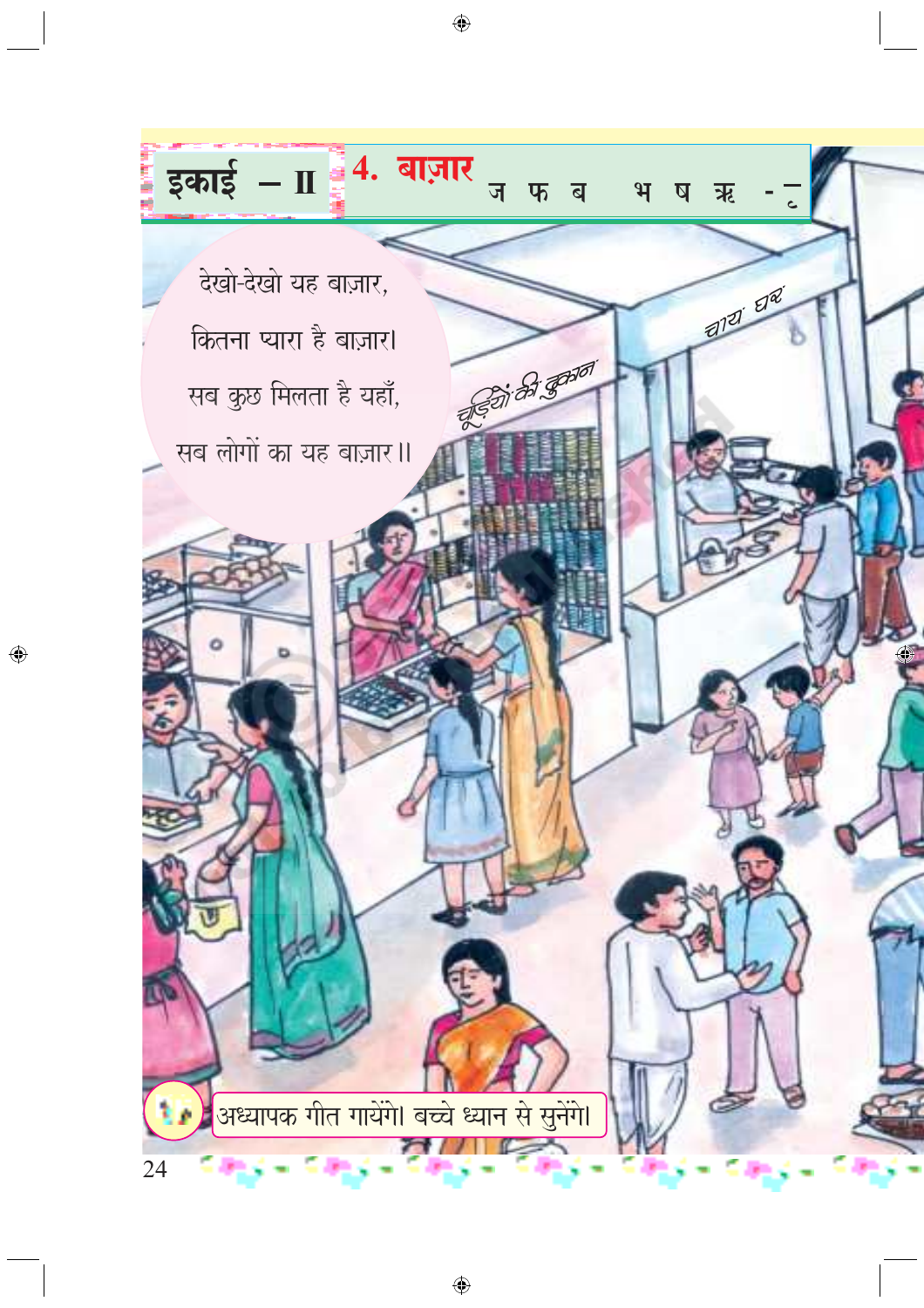

 $\bigoplus$ 

 $\bigoplus$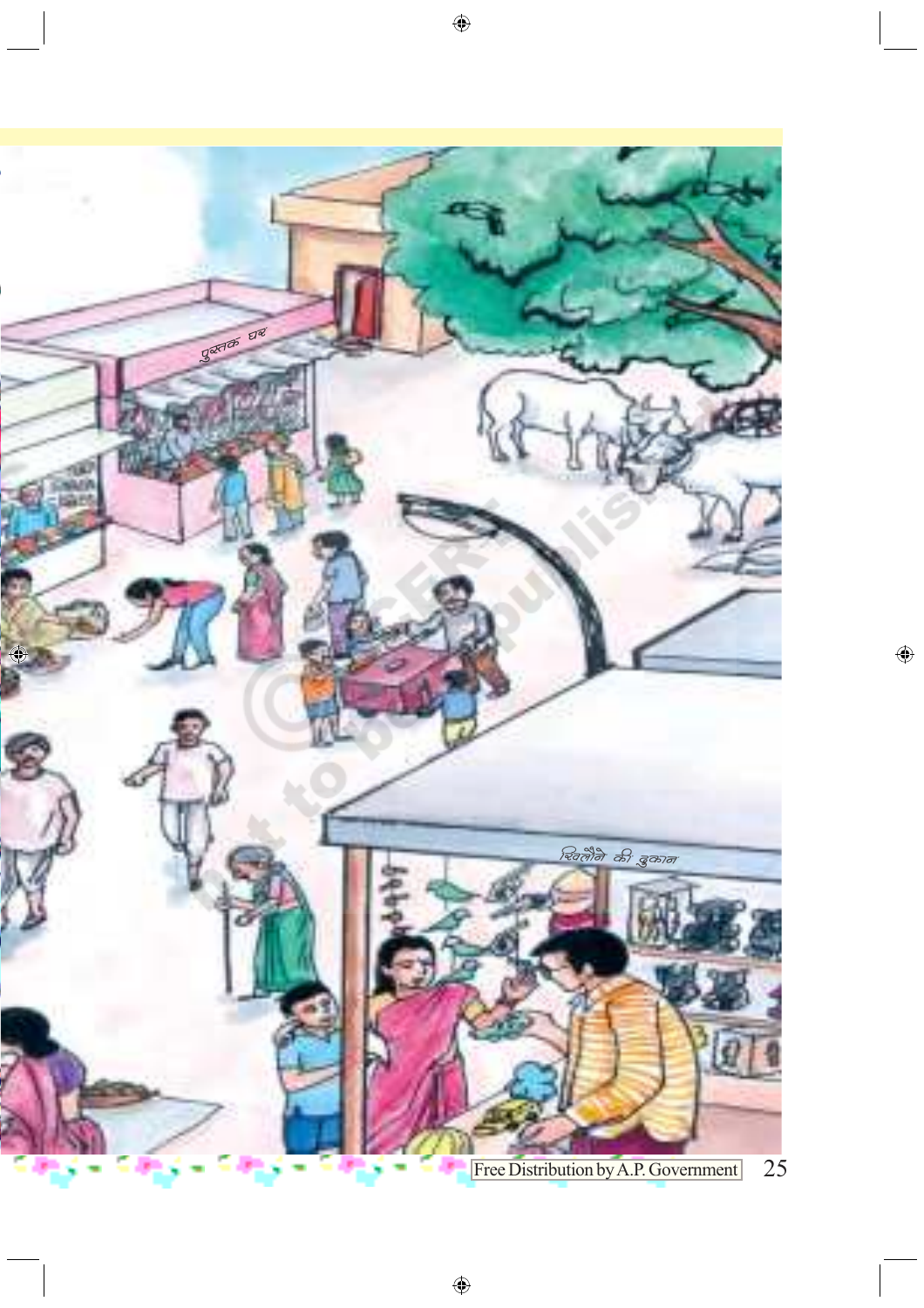

 $\bigoplus$ 

 $\bigoplus$ 

26

◈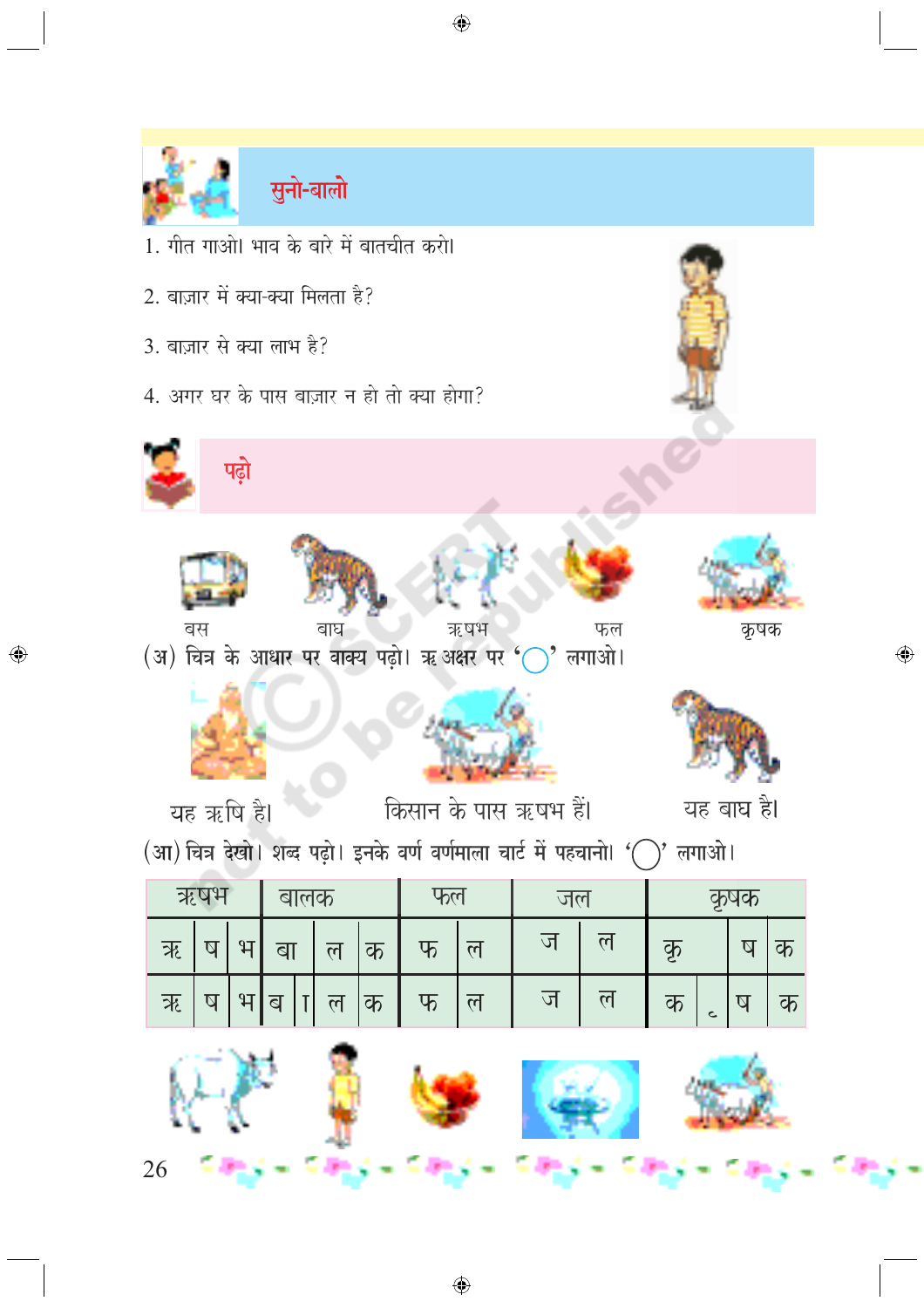

 $\bigoplus$ 

| बस  | फल     | जल    | कृषक  | ऋषि  | फूल  | उषा  |  |
|-----|--------|-------|-------|------|------|------|--|
| ऋषभ | बाज़ार | ज़मीन | कमोज़ | बालक | भूमि | भालू |  |

$$
(\xi)
$$
 स्र- ' $\frac{1}{6}$ ' मात्रा जोड़्ते हुए पढ़ो।

 $\bigoplus$ 

| $\mathbb{F}$<br>फु<br>बृ<br>कृ<br>चृ<br>जृ<br>मृ<br>नु<br>घृ<br>सृ<br>$\epsilon$ | क | घ | च | ज | न | फ | ब | भ | म | स |
|----------------------------------------------------------------------------------|---|---|---|---|---|---|---|---|---|---|
|                                                                                  |   |   |   |   |   |   |   |   |   |   |

Free Distribution by A.P. Government 27  $\bigoplus$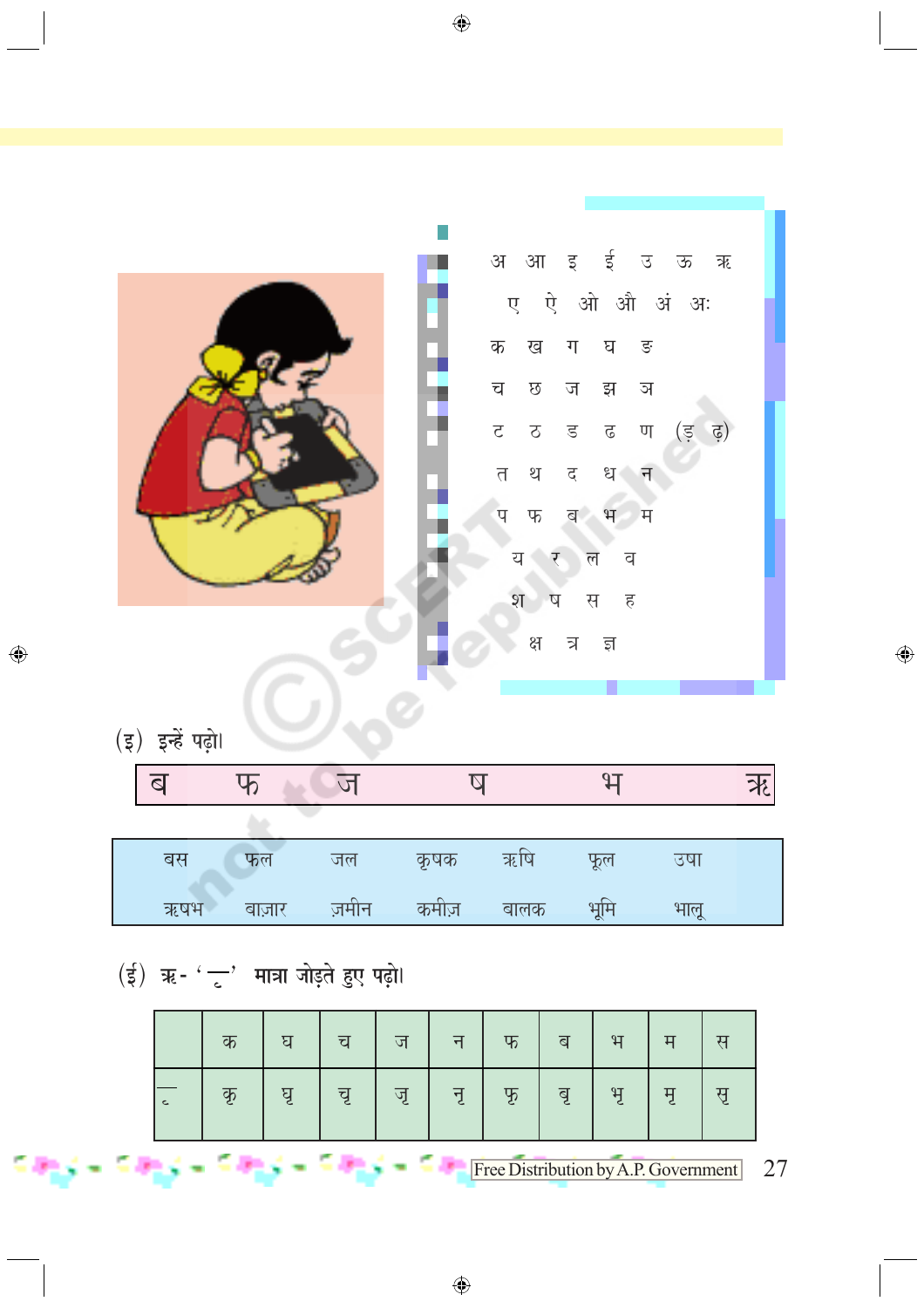

◈

(अ) सुंदर अक्षरों में लिखो।



 $\bigcirc$